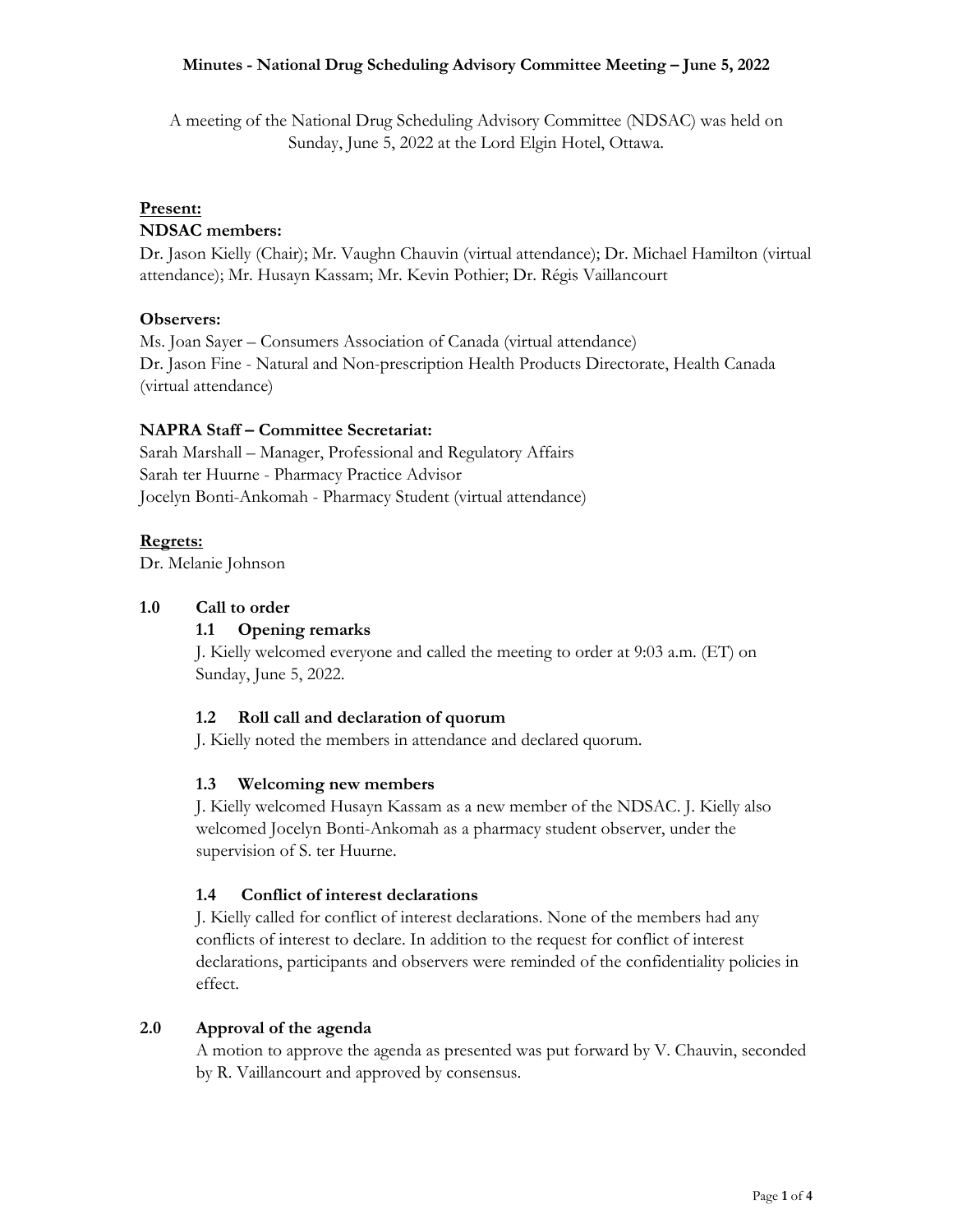# **3.0 Confirmation of approval of the minutes from the December 6, 2021 NDSAC meeting**

The minutes of this meeting had previously been approved by the NDSAC members via email. A motion to formally confirm approval of the minutes from the NDSAC meeting of December 6, 2021 as posted on the NAPRA website was put forward by R. Vaillancourt, seconded by M. Hamilton, and approved by consensus.

## **4.0 New Business**

## **4.1 Request for Unscheduled status for diclofenac diethylamine when sold as a single medicinal ingredient for topical use on the skin in a concentration of 2.32% or less for not more than 7 days**

The committee reviewed and considered the application for drug scheduling. No requests for interested party status and no comments via the alternate method of participation were received for this review.

At 10:15 a.m. on June 5, 2022, J. Kielly welcomed representatives from GlaxoSmithKline Consumer Healthcare (GSK): Anela Lihic Haveric, Geoffrey Saroea, and Heather Goulding. The GSK representatives gave a concise slide presentation to the committee, which was followed by a question-and-answer period.

The committee then discussed all the information previously provided to them for review and consideration, as well as the information received during the presentation and the subsequent question-and-answer period.

The committee noted that while the product is only indicated for short-term use, the drug is used off-label for persistent, recurrent or chronic pain, as supported by the literature. The committee reviewed and appreciated the additional data from the literature and post-market safety reports since the last review of this drug, which support a low risk to patient safety if the drug is used long-term. Therefore, it was agreed that a pharmacist is not required to monitor chronic or recurrent therapy in every case. Nevertheless, since the drug is only indicated for short-term use, the availability of a pharmacist to provide advice on the benefits and risks of off-label use and the various treatment options for long-term pain could help promote appropriate therapy.

The committee discussed concerns related to the potential for product selection to cause confusion. They determined that a pharmacist could help explain the similarities and differences between the numerous topical diclofenac line extensions and the potential for confusion between different age ranges and directions for use of line extensions. Further, a pharmacist could help a patient choose the safest and most appropriate therapy for their particular circumstances amongst the many topical and oral therapies available for pain.

Members were in agreement that a pharmacist could help to reinforce or expand on product labelling, including educating patients on appropriate dosing and use of the unique dosing card in this product, reinforcing the appropriate age range and clarifying other potentially confusing information in the labelling. Since the literature and post-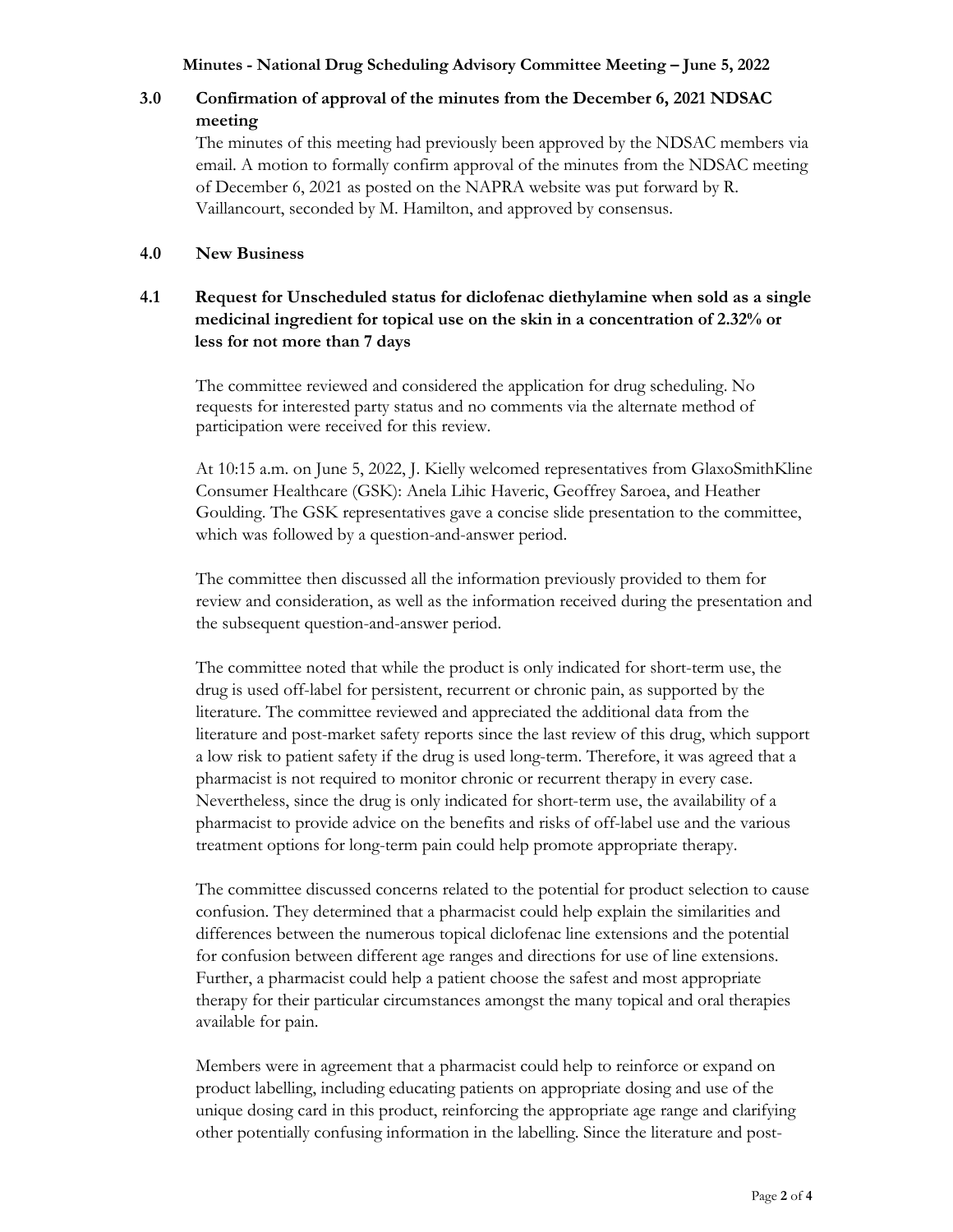market data support a low risk of systemic absorption and low risk to patient safety of use in individuals over 65, the committee agreed that a pharmacist was not required to explain the labelling, but could contribute to safe and appropriate use of the drug.

J. Kielly led the group in a review of the applicability of the National Drug Scheduling Factors. It was agreed that the following scheduling factors were applicable to diclofenac diethylamine when sold as a single medicinal ingredient for topical use on the skin in a concentration of 2.32% for not more than 7 days:

 $\bullet$  #III-3 and III-5

The committee discussed the overall best fit for the scheduling of diclofenac diethylamine when sold as a single medicinal ingredient for topical use on the skin in a concentration of 2.32% for not more than 7 days. The committee considered the need to balance access to this safe treatment option with maintaining pharmacist availability to provide advice on the safest and most appropriate therapy, assist with product selection, and reinforce labelling information, particularly for patients with persistent, chronic or recurring pain. While the literature and available post-market safety data support a low risk to patients using the drug long term, the drug is only approved for short-term use in the non-prescription environment. Therefore, the committee determined that it would be beneficial to have a pharmacist available to promote appropriate use and educate on the benefits and risks of off-label use for individuals purchasing large amounts. The committee agreed that the maximum quantity of diclofenac diethylamine in a package available in an Unscheduled environment should be proportionate to the amount required for a few possible usages per year of the approved daily dosage and duration of use.

**MOTION:** It was moved by R. Vaillancourt, seconded by M. Hamilton to recommend that:

- Diclofenac diethylamine for human use when sold as a single medicinal ingredient for topical use on the skin in concentrations greater than 1.16% and less than or equal to 2.32% for not more than 7 days - in package sizes containing greater than 2.6g of diclofenac diethylamine be granted Schedule III status
- Diclofenac diethylamine for human use when sold as a single medicinal ingredient for topical use on the skin in concentrations greater than 1.16% and less than or equal to 2.32% for not more than 7 days - in package sizes containing no more than 2.6g of diclofenac diethylamine be granted Unscheduled status
- Diclofenac diethylamine for human use when sold as a single medicinal ingredient for topical use on the skin in concentrations of not more than 1.16% for not more than 7 days remain Unscheduled

**Motion carried**. All members agreed to the above noted motion.